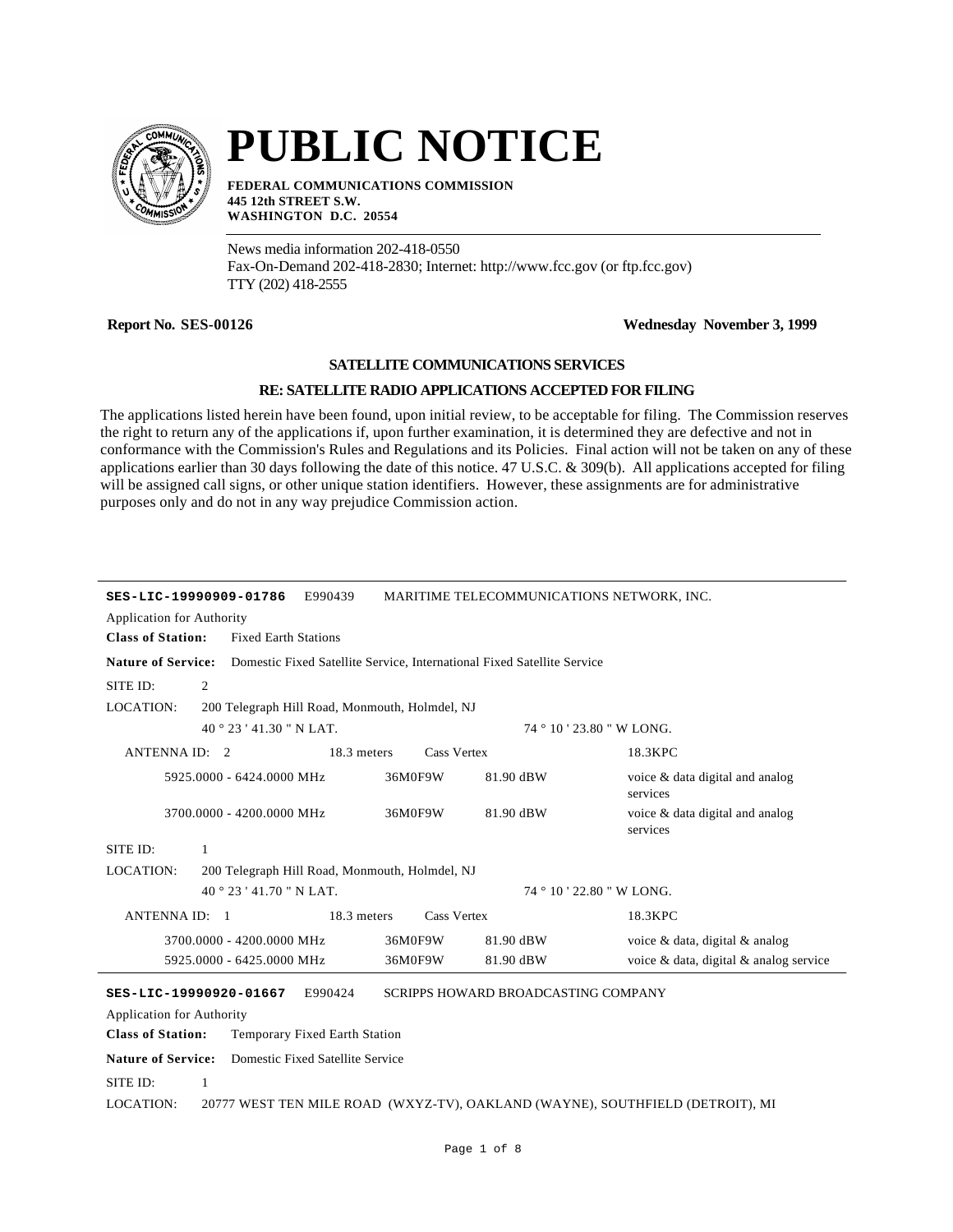| ANTENNA ID: 1<br>1.5 meters                                                                                                      | <b>ADVENT</b>    |                                     | <b>NEWSSWIFT</b>                                                              |
|----------------------------------------------------------------------------------------------------------------------------------|------------------|-------------------------------------|-------------------------------------------------------------------------------|
| 14000.0000 - 14500.0000 MHz                                                                                                      | 36M0G7W          | 63.50 dBW                           | MCPC DIGITAL CARRIER FOR<br>VIDEO/AUDIO/DATA                                  |
| SES-LIC-19990920-01668<br>E990425<br>Application for Authority<br><b>Class of Station:</b><br>Temporary Fixed Earth Station      |                  | SCRIPPS HOWARD BROADCASTING COMPANY |                                                                               |
| <b>Nature of Service:</b><br>Domestic Fixed Satellite Service                                                                    |                  |                                     |                                                                               |
| SITE ID:<br>1                                                                                                                    |                  |                                     |                                                                               |
| LOCATION:                                                                                                                        |                  |                                     | 20777 WEST TEN MILE ROAD (WXYZ-TV), OAKLAND (WAYNE), SOUTHFIELD (DETROIT), MI |
| 1.5 meters<br>ANTENNA ID: 1                                                                                                      | <b>ADVENT</b>    |                                     | <b>NEWSSWIFT</b>                                                              |
| 14000.0000 - 14500.0000 MHz                                                                                                      | 36M0G7W          | 63.50 dBW                           | MCPC DIGITAL CARRIER FOR<br>VIDEO/AUDIO/DATA                                  |
| E850089<br>SES-LIC-19990921-01686<br><b>Application for Authority</b><br><b>Class of Station:</b><br><b>Fixed Earth Stations</b> |                  | GENERAL COMMUNICATION, INC.         |                                                                               |
| <b>Nature of Service:</b> Domestic Fixed Satellite Service, International Fixed Satellite Service                                |                  |                                     |                                                                               |
| SITE ID:<br>$\mathbf{1}$                                                                                                         |                  |                                     |                                                                               |
| LOCATION:<br>MI. 2.6 ESRO RD, FAIRBANKS, AK                                                                                      |                  |                                     |                                                                               |
| 64°55'53.00" N LAT.                                                                                                              |                  |                                     | 147 ° 29 ' 49.00 " W LONG.                                                    |
| ANTENNA ID: 13M<br>13 meters                                                                                                     | <b>HARRIS</b>    |                                     | 5270                                                                          |
| 5925,0000 - 6425,0000 MHz                                                                                                        | 36M0F8W          | 88.00 dBW                           | <b>QPSK MODULATION FOR</b><br>TELEPHONY, FACSIMILE, AND<br><b>DATA</b>        |
| 5925.0000 - 6425.0000 MHz                                                                                                        | 1250F9Y          | 70.00 dBW                           | <b>QPSK MODULATION FOR</b><br>TELEPHONY, FACSIMILE, AND<br><b>DATA</b>        |
| 5925.0000 - 6425.0000 MHz                                                                                                        | 7200F9Y          | 88.00 dBW                           | <b>QPSK MODULATION FOR</b><br>TELEPHONY, FACSIMILE, AND<br><b>DATA</b>        |
| 3700.0000 - 4200.0000 MHz                                                                                                        | 36M0F8W          |                                     | <b>QPSK MODULATION FOR</b><br>TELEPHONY, FACSIMILE, AND<br><b>DATA</b>        |
| 3700.0000 - 4200.0000 MHz                                                                                                        | 1250F9Y          |                                     | <b>OPSK MODULATION FOR</b><br>TELEPHONY, FACSIMILE, AND<br><b>DATA</b>        |
| 3700.0000 - 4200.0000 MHz                                                                                                        | 7200F9Y          |                                     | <b>QPSK MODULATION FOR</b><br>TELEPHONY, FACSIMILE, AND<br><b>DATA</b>        |
| E990434<br>SES-LIC-19990930-01768                                                                                                | PACAMTEL, L.L.C. |                                     |                                                                               |
| <b>Application for Authority</b>                                                                                                 |                  |                                     |                                                                               |
| <b>Class of Station:</b><br><b>Fixed Earth Stations</b>                                                                          |                  |                                     |                                                                               |
| <b>Nature of Service:</b><br>Domestic Fixed Satellite Service                                                                    |                  |                                     |                                                                               |
| SITE ID:<br>$\mathbf{1}$                                                                                                         |                  |                                     |                                                                               |
| LOCATION:<br>ESTELLE MOUNTAIN, RIVERSIDE, RIVERSIDE, CA                                                                          |                  |                                     |                                                                               |
| 33 ° 46 ' 25.50 " N LAT.                                                                                                         |                  |                                     | $117°22'36.40"$ W LONG.                                                       |
| ANTENNA ID: 1<br>6.1 meters                                                                                                      |                  | <b>SCIENTIFIC-ATLANTA</b>           | 8060                                                                          |
| 14000.0000 - 14500.0000 MHz                                                                                                      | 24M0G7W          | 74.20 dBW                           | <b>INTERNET QPSK DIGITAL 2/3</b><br>FEC, 27 MBPS                              |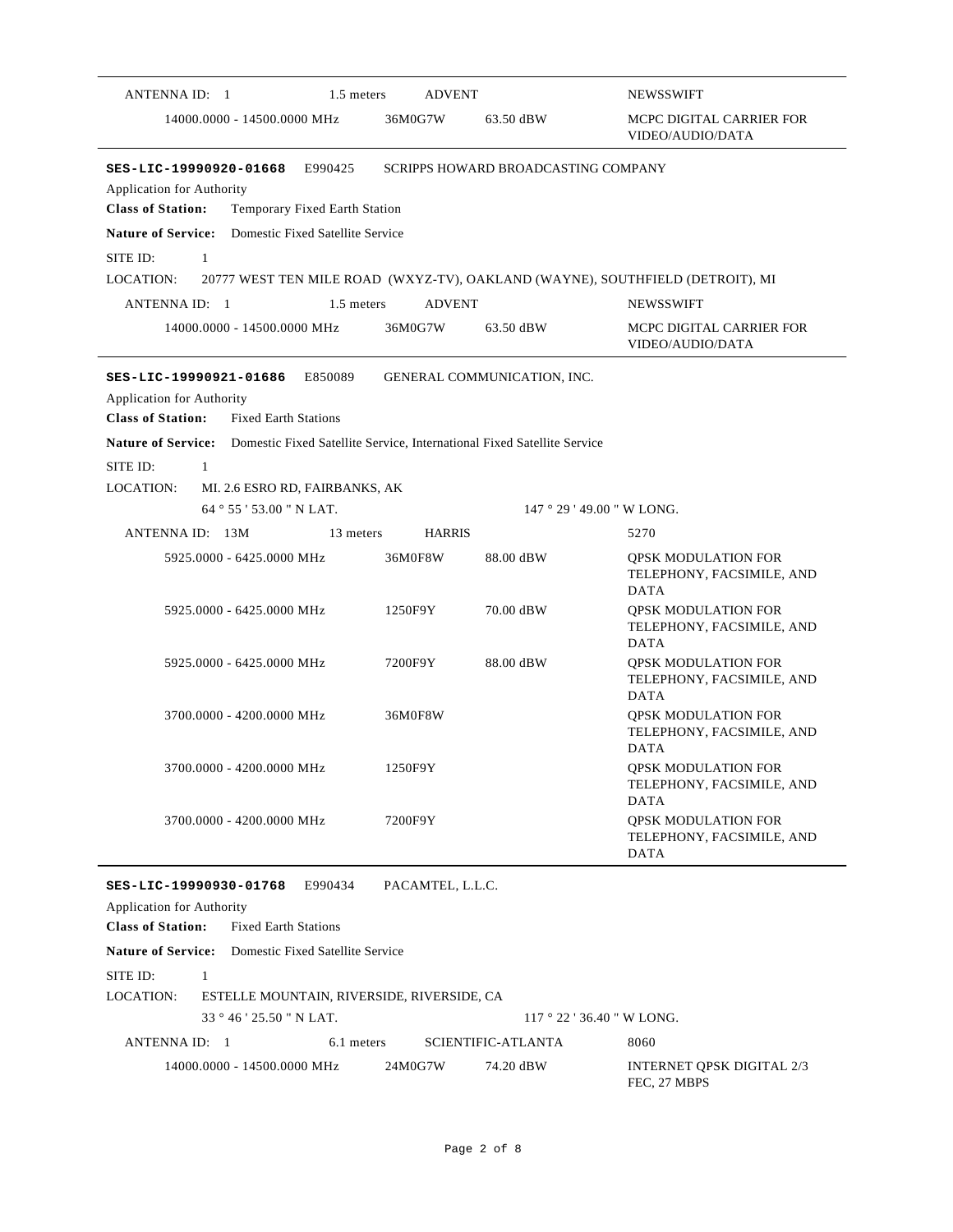|                                                                                                                                | 24M0G7W                           |                                | <b>INTERNET QPSK DIGITAL 2/3</b><br>FEC, 27 MBPS |
|--------------------------------------------------------------------------------------------------------------------------------|-----------------------------------|--------------------------------|--------------------------------------------------|
| SES-MOD-19990514-00714<br>E990123<br>Application for Modification<br><b>Class of Station:</b><br><b>Fixed Earth Stations</b>   |                                   | SATELITES DE PUERTO RICO, LTD. |                                                  |
| <b>Nature of Service:</b> Domestic Fixed Satellite Service                                                                     |                                   |                                |                                                  |
| "Mod" to change location.                                                                                                      |                                   |                                |                                                  |
| SITE ID:<br>1                                                                                                                  |                                   |                                |                                                  |
| LOCATION:<br>PLAZA CAROLINA, AVE. FRAGOSO, CAROLINA, CAROLINA, PR                                                              |                                   |                                |                                                  |
| $18°23'13.00''$ N LAT.                                                                                                         |                                   |                                | $65°58'49.00''$ W LONG.                          |
| ANTENNA ID: 1                                                                                                                  | 1.8 meters<br><b>PRODELIN</b>     |                                | <b>SERIES 1194</b>                               |
| 14000.0000 - 14500.0000 MHz                                                                                                    | 614KG7D                           | 48.50 dBW                      | DIGITAL DATA, BPSK, FEC 1/2                      |
| 11700.0000 - 12200.0000 MHz                                                                                                    |                                   |                                | DIGITAL DATA, BPSK, FEC 1/2                      |
| E8165<br>SES-MOD-19990624-01802                                                                                                | VIDEOCOM, INC.                    |                                |                                                  |
| <b>Application for Modification</b><br><b>Class of Station:</b><br><b>Fixed Earth Stations</b>                                 |                                   |                                |                                                  |
|                                                                                                                                |                                   |                                |                                                  |
| <b>Nature of Service:</b> Domestic Fixed Satellite Service                                                                     |                                   |                                |                                                  |
| Modification to replace existing 4.5-meter Andrew antenna with a 4.1-meter Comtech antenna, and to change emission designator. |                                   |                                |                                                  |
| SITE ID:<br>$\mathbf{1}$                                                                                                       |                                   |                                |                                                  |
| LOCATION:<br><b>VARIOUS</b>                                                                                                    |                                   |                                |                                                  |
| ANTENNA ID: D2                                                                                                                 | <b>COMTECH</b><br>4.1 meters      |                                | <b>OFFSAT</b>                                    |
| 5925.0000 - 6425.0000 MHz                                                                                                      | 25M0F8W                           | 75.90 dBW                      | ANALOG/DIGITAL QPSK                              |
| 3700.0000 - 4200.0000 MHz                                                                                                      | 25M0F8W                           |                                | ANALOG/DIGITAL QPSK                              |
| SES-MOD-19990709-01203<br>KA312<br>Application for Modification<br><b>Class of Station:</b><br><b>Fixed Earth Stations</b>     |                                   |                                | COMSAT CORPORATION/COMSAT MOBILE COMMUNICATIONS  |
| <b>Nature of Service:</b> International Fixed Satellite Service                                                                |                                   |                                |                                                  |
| "MOD" to add additional emission designator (2M20G1D) & frequency band (6454.4-6456.6 MHz).                                    |                                   |                                |                                                  |
|                                                                                                                                |                                   |                                |                                                  |
|                                                                                                                                |                                   |                                |                                                  |
| $\mathbf{1}$                                                                                                                   |                                   |                                |                                                  |
| 2120 RIVER RD., NEW HAVEN, SOUTHBURY, CT<br>41 $^{\circ}$ 27 $^{\prime}$ 6.00 " N LAT.                                         |                                   |                                | 73 ° 17 ' 23.00 " W LONG.                        |
| ANTENNA ID: 1                                                                                                                  | 1.52 meters<br><b>COMSAT LABS</b> |                                |                                                  |
|                                                                                                                                |                                   |                                |                                                  |
| 6417.5000 - 6443.0000 MHz<br>6417.5000 - 6443.0000 MHz                                                                         | 24K0F3E<br>600HG1D                | 77.00 dBW<br>77.00 dBW         |                                                  |
| 6417.5000 - 6443.0000 MHz                                                                                                      | 1K20G1D                           | 77.00 dBW                      |                                                  |
| 6417.5000 - 6443.0000 MHz                                                                                                      | 1K20G1D                           | 77.00 dBW                      |                                                  |
| 6417.5000 - 6443.0000 MHz                                                                                                      | 2K40G1D                           | 77.00 dBW                      |                                                  |
| 6417.5000 - 6443.0000 MHz                                                                                                      | 10K5G1E                           | 77.00 dBW                      |                                                  |
| 4192.5000 - 4200.0000 MHz                                                                                                      | 600HG1D                           |                                |                                                  |
| 4192.5000 - 4200.0000 MHz                                                                                                      | 1K20G1D                           |                                |                                                  |
| 4192.5000 - 4200.0000 MHz                                                                                                      | 2K40G1D                           |                                |                                                  |
| 4192.5000 - 4200.0000 MHz                                                                                                      | 4K80G1D                           |                                |                                                  |
| 4192.5000 - 4200.0000 MHz                                                                                                      | 10K5G1E                           |                                |                                                  |
| SITE ID:<br>LOCATION:<br>3600.0000 - 3623.0000 MHz                                                                             | 600HG1D                           |                                |                                                  |
| 3600.0000 - 3623.0000 MHz<br>3600.0000 - 3623.0000 MHz                                                                         | 1K20G1D<br>2K40G1D                |                                |                                                  |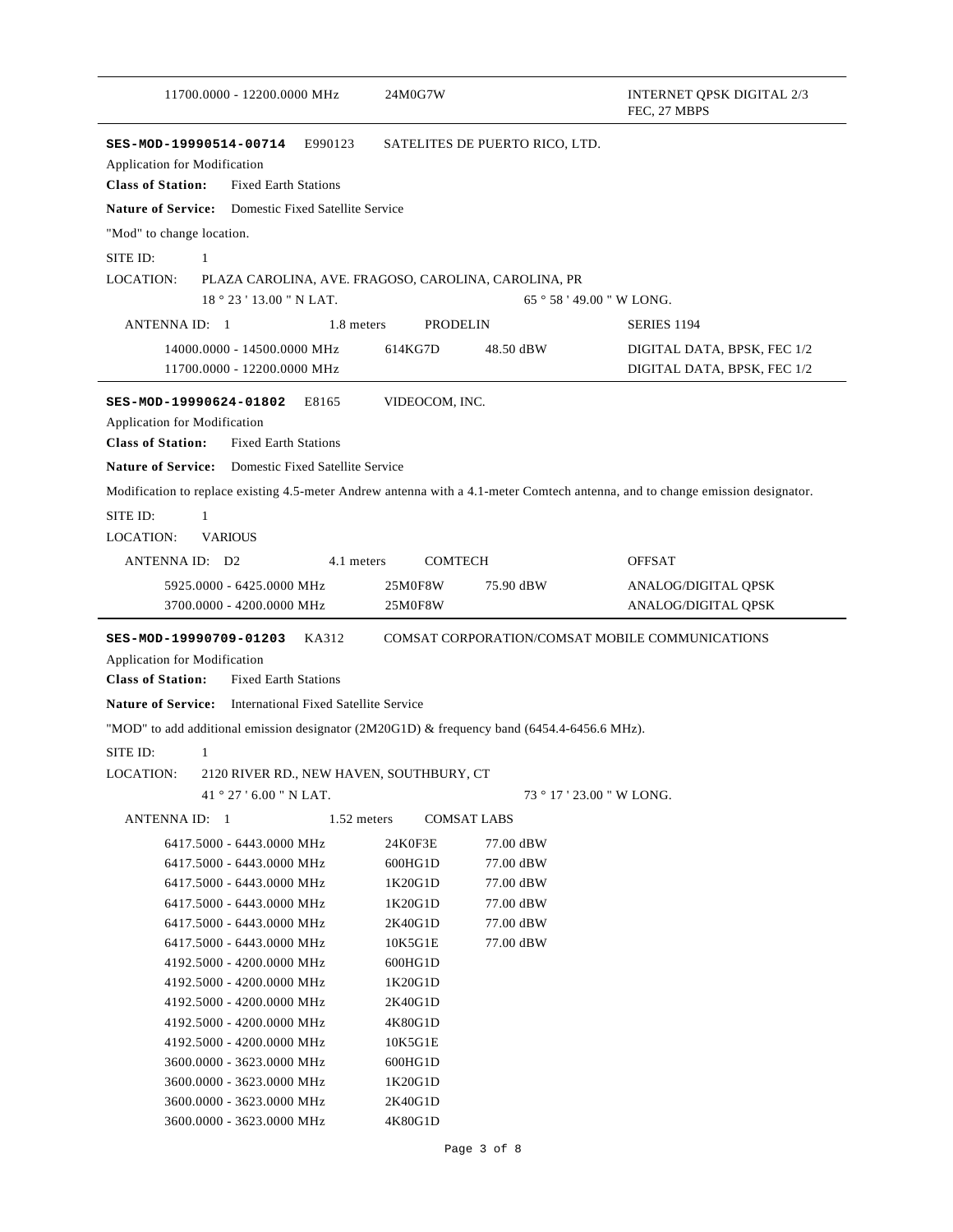| 3600.0000 - 3623.0000 MHz |            | 10K5G1E |                    |      |  |
|---------------------------|------------|---------|--------------------|------|--|
| 3600.0000 - 3623.0000 MHz | <b>NON</b> |         |                    |      |  |
| 6417.5000 - 6443.0000 MHz |            | 6K00G1D |                    |      |  |
| 6417.5000 - 6443.0000 MHz |            | 12K0G3E |                    |      |  |
| 6417.5000 - 6443.0000 MHz |            | 12K0G1D |                    |      |  |
| 6417.5000 - 6443.0000 MHz |            | 7K50G3E |                    |      |  |
| 6417.5000 - 6443.0000 MHz |            | 4K00G3E |                    |      |  |
| 6417.5000 - 6443.0000 MHz |            | 4K00G1D |                    |      |  |
| 3600.0000 - 3623.0000 MHz |            | 3K00G1D |                    |      |  |
| 3600.0000 - 3623.0000 MHz |            | 12K0G3E |                    |      |  |
| 3600.0000 - 3623.0000 MHz |            | 12K0G1D |                    |      |  |
| 3600.0000 - 3623.0000 MHz |            | 7K50G3E |                    |      |  |
| 3600.0000 - 3623.0000 MHz |            | 4K00G3E |                    |      |  |
| 3600.0000 - 3623.0000 MHz |            | 4K00G1D |                    |      |  |
| 4192.5000 - 4200.0000 MHz |            | 3K00G1D |                    |      |  |
| 4192.5000 - 4200.0000 MHz |            | 12K0G3E |                    |      |  |
| 4192.5000 - 4200.0000 MHz |            | 12K0G1D |                    |      |  |
| 4192.5000 - 4200.0000 MHz |            | 7K50G3E |                    |      |  |
| 4192.5000 - 4200.0000 MHz |            | 4K00G3E |                    |      |  |
| 4192.5000 - 4200.0000 MHz |            | 4K00G1D |                    |      |  |
| ANTENNA ID: 2             | 11 meters  |         | SCIENTIFIC-ATLANTA | 8007 |  |
| 6417.5000 - 6443.0000 MHz |            | 24K0F3E | 77.00 dBW          |      |  |
| 6417.5000 - 6443.0000 MHz |            | 600HG1D | 77.00 dBW          |      |  |
| 6417.5000 - 6443.0000 MHz |            | 1K20G1D | 77.00 dBW          |      |  |
| 6417.5000 - 6443.0000 MHz |            | 1K20G1D | 77.00 dBW          |      |  |
| 6417.5000 - 6443.0000 MHz |            | 2K40G1D | 77.00 dBW          |      |  |
| 6417.5000 - 6443.0000 MHz |            | 10K5G1E | 77.00 dBW          |      |  |
| 4192.5000 - 4200.0000 MHz |            | 600HG1D |                    |      |  |
| 4192.5000 - 4200.0000 MHz |            | 1K20G1D |                    |      |  |
| 4192.5000 - 4200.0000 MHz |            | 2K40G1D |                    |      |  |
| 4192.5000 - 4200.0000 MHz |            | 4K80G1D |                    |      |  |
| 4192.5000 - 4200.0000 MHz |            | 10K5G1E |                    |      |  |
| 3600.0000 - 3623.0000 MHz |            | 600HG1D |                    |      |  |
| 3600.0000 - 3623.0000 MHz |            | 1K20G1D |                    |      |  |
| 3600.0000 - 3623.0000 MHz |            | 2K40G1D |                    |      |  |
| 3600.0000 - 3623.0000 MHz |            | 4K80G1D |                    |      |  |
| 3600.0000 - 3623.0000 MHz |            | 10K5G1E |                    |      |  |
| 3600.0000 - 3623.0000 MHz | NON        |         |                    |      |  |
| 6417.5000 - 6443.0000 MHz |            | 6K00G1D |                    |      |  |
| 6417.5000 - 6443.0000 MHz |            | 12K0G3E |                    |      |  |
| 6417.5000 - 6443.0000 MHz |            | 12K0G1D |                    |      |  |
| 6417.5000 - 6443.0000 MHz |            | 7K50G3E |                    |      |  |
| 6417.5000 - 6443.0000 MHz |            | 4K00G3E |                    |      |  |
| 6417.5000 - 6443.0000 MHz |            | 4K00G1D |                    |      |  |
| 3600.0000 - 3623.0000 MHz |            | 3K00G1D |                    |      |  |
| 3600.0000 - 3623.0000 MHz |            | 12K0G3E |                    |      |  |
| 3600.0000 - 3623.0000 MHz |            | 12K0G1D |                    |      |  |
| 3600.0000 - 3623.0000 MHz |            | 7K50G3E |                    |      |  |
| 3600.0000 - 3623.0000 MHz |            | 4K00G3E |                    |      |  |
| 3600.0000 - 3623.0000 MHz |            | 4K00G1D |                    |      |  |
| 4192.5000 - 4200.0000 MHz |            | 3K00G1D |                    |      |  |
| 4192.5000 - 4200.0000 MHz |            | 12K0G3E |                    |      |  |
| 4192.5000 - 4200.0000 MHz |            | 12K0G1D |                    |      |  |
|                           |            |         | Page 4 of 8        |      |  |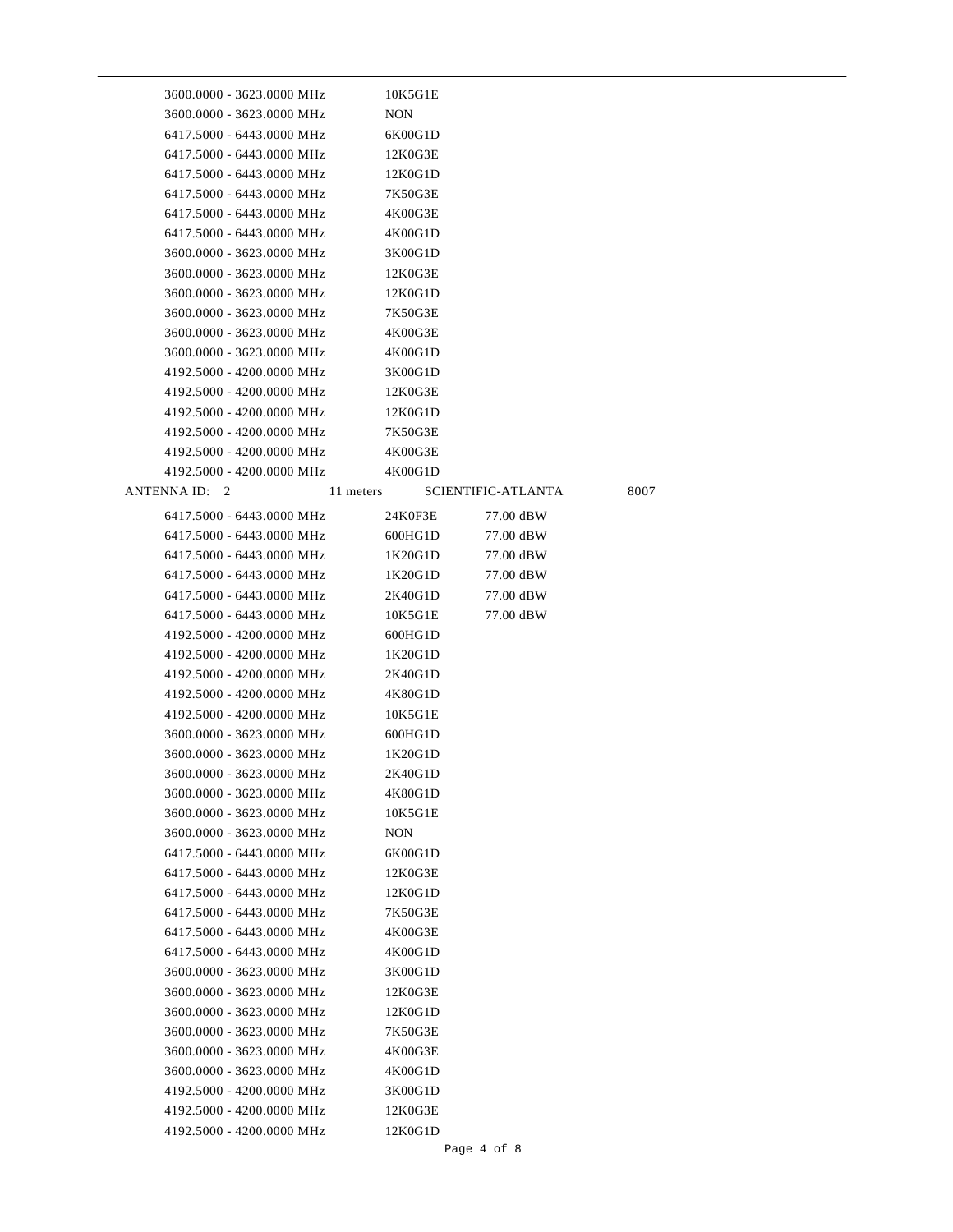| 4192.5000 - 4200.0000 MHz<br>4K00G3E                                                                                                                                                           |                                                                              |
|------------------------------------------------------------------------------------------------------------------------------------------------------------------------------------------------|------------------------------------------------------------------------------|
| 4192.5000 - 4200.0000 MHz<br>4K00G1D                                                                                                                                                           |                                                                              |
| E860326<br>SES-MOD-19990903-01517                                                                                                                                                              | SPACENET SERVICES LICENSE SUB, INC.                                          |
| <b>Application for Modification</b>                                                                                                                                                            |                                                                              |
| <b>Class of Station:</b><br><b>Fixed Earth Stations</b>                                                                                                                                        |                                                                              |
| <b>Nature of Service:</b> Domestic Fixed Satellite Service                                                                                                                                     |                                                                              |
| "MOD" to add new emission designators, one 5.6m and one 9.3m antenna to its existing earth station for the purpose of creating a hub<br>for a private VSAT network used for data transmission. |                                                                              |
| SITE ID:<br>$\mathbf{1}$                                                                                                                                                                       |                                                                              |
| <b>LOCATION:</b><br>1750 OLD MEADOW ROAD, FAIRFAX, MCLEAN, VA                                                                                                                                  |                                                                              |
| 38 ° 55 ' 24.00 " N LAT.                                                                                                                                                                       | $77°12'45.00"$ W LONG.                                                       |
| ANTENNA ID: 1<br>5.5 meters<br><b>SATCOM TECH</b>                                                                                                                                              | 551KS                                                                        |
| 33K3G7D<br>14000.0000 - 14500.0000 MHz                                                                                                                                                         | 45.60 dBW                                                                    |
| 1M85G7D<br>14000.0000 - 14500.0000 MHz                                                                                                                                                         | 58.30 dBW                                                                    |
| 14000.0000 - 14500.0000 MHz<br>1M65G7D                                                                                                                                                         | 64.00 dBW                                                                    |
| 11700.0000 - 12200.0000 MHz<br>1M85G7D                                                                                                                                                         |                                                                              |
| 11700.0000 - 12200.0000 MHz<br>1M65G7D                                                                                                                                                         |                                                                              |
| SITE ID:<br>$HUB-1$                                                                                                                                                                            |                                                                              |
| LOCATION:<br>1750 OLD MEADOW ROAD, (9.3M.HUB), FAIRFAX, MCLEAN, VA                                                                                                                             |                                                                              |
| 38 ° 55 ' 24.00 " N LAT.                                                                                                                                                                       | 77 ° 12 ' 45.00 " W LONG.                                                    |
| ANTENNA ID: 9.3 M<br>9.3 meters<br><b>VERTEX</b>                                                                                                                                               | 9.3 KPK                                                                      |
| 14000.0000 - 14500.0000 MHz<br>400KG7D                                                                                                                                                         | 48.90 dBW<br>256 KBPS, 1/2 RATE FEC, QPSK OR<br>128 KBPS, 1/2 RATE FEC, BPSK |
| 11700.0000 - 12200.0000 MHz<br>290KG7D                                                                                                                                                         | 76.8 KBPS DATA, 1/2 RATE FEC,<br><b>DPSK</b>                                 |
| 11700.0000 - 12200.0000 MHz<br>288KG7D                                                                                                                                                         | 153.6 KBPS DATA, 1/2 RATE FEC,<br>MSK                                        |
| 11700.0000 - 12200.0000 MHz<br>144KG7D                                                                                                                                                         | 76.8 KBPS DATA, 1/2 RATE FEC,<br><b>MSK</b>                                  |
| 11700.0000 - 12200.0000 MHz<br>130KG7D                                                                                                                                                         | 38.4 KBPS DATA, 1/2 RATE FEC,<br><b>DPSK</b>                                 |
| 11700.0000 - 12200.0000 MHz<br>80K0G7D                                                                                                                                                         | 19.2 KBPS DATA, 1/2 RATE FEC,<br><b>DPSK</b>                                 |
| 11700.0000 - 12200.0000 MHz<br>72K0G7D                                                                                                                                                         | 38.4 KBPS DATA, 1/2 RATE FEC,<br><b>MSK</b>                                  |
| 14000.0000 - 14500.0000 MHz<br>6M10G7D                                                                                                                                                         | 60.70 dBW<br>3500 KBPS, 1/2 RATE FEC, QPSK                                   |
| 14000.0000 - 14500.0000 MHz<br>3M20G7D                                                                                                                                                         | 57.90 dBW<br>2048 KBPS, 1/2 RATE FEC, QPSK<br>OR 1024 KBPS, 1/2 RATE FEC, BP |
| 14000.0000 - 14500.0000 MHz<br>2M40G7D                                                                                                                                                         | 56.70 dBW<br>1536 KBPS, 1/2 RATE FEC, QPSK<br>OR 768 KBPS, 1/2 RATE FEC, BPS |
| 14000.0000 - 14500.0000 MHz<br>1M60G7D                                                                                                                                                         | 1024 KBPS, 1/2 RATE FEC, QPSK<br>54.90 dBW<br>OR 512 KBPS, 1/2 RATE FEC, BPS |
| 14000.0000 - 14500.0000 MHz<br>1M20G7D                                                                                                                                                         | 768 KBPSA, 1/2 RATE FEC, QPSK<br>53.60 dBW<br>OR 384 KBPS, 1/2 RATE FEC, BPS |
| 14000.0000 - 14500.0000 MHz<br>800KG7D                                                                                                                                                         | 512 KBPS, 1/2 RATE FEC, QPSK OR<br>51.90 dBW<br>256 KBPSA, 1/2 RATE EC, BPSK |
| 14000.0000 - 14500.0000 MHz<br>600KG7D                                                                                                                                                         | 384 KBPS, 1/2 RATE FEC, QPSK OR<br>50.60 dBW                                 |

SITE ID: HUB-2

LOCATION: 1750 OLD MEADOW ROAD, (5.6M. HUB), FAIRFAX, MCLEAN, VA

38 ° 55 ' 24.00 " N LAT.

 $77$   $^{\circ}$  12  $^{\prime}$  45.00  $^{\prime\prime}$  W LONG.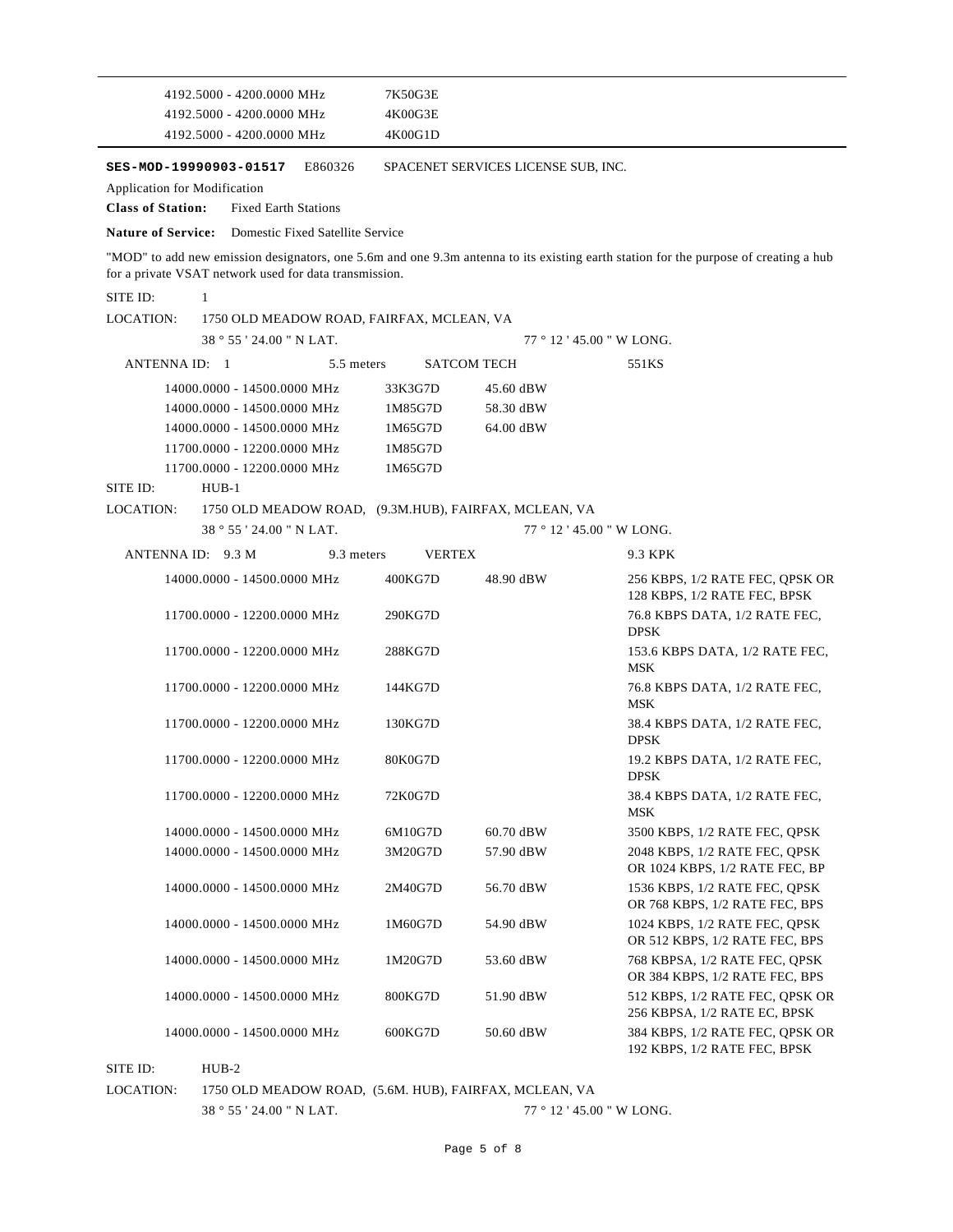| ANTENNA ID: 5.6 M<br>5.6 meters                                                                              | <b>ANDREW</b>        |           | <b>ESA-56</b>                                                   |
|--------------------------------------------------------------------------------------------------------------|----------------------|-----------|-----------------------------------------------------------------|
| 14000.0000 - 14500.0000 MHz                                                                                  | 3M20G7D              | 58.00 dBW | 2048 KBPS, 1/2 RATE FEC, QPSK<br>OR 1024 KBPS, 1/2 RATE FEC, B  |
| 14000.0000 - 14500.0000 MHz                                                                                  | 2M40G7D              | 56.80 dBW | 1536 KBPS, 1/2 RATE FEC, QPSK<br>OR 768 KBPS, 1/2 RATE FEC, BPS |
| 14000.0000 - 14500.0000 MHz                                                                                  | 1M60G7D              | 55.00 dBW | 1024 KBPS, 1/2 RATE FEC, QPSK<br>OR 512 KBPS, 1/2 RATE FEC, BPS |
| 14000.0000 - 14500.0000 MHz                                                                                  | 1M20G7D              | 53.80 dBW | 768 KBPSA, 1/2 RATE FEC, QPSK<br>OR 384 KBPS, 1/2 RATE FEC, BPS |
| 14000.0000 - 14500.0000 MHz                                                                                  | 800KG7D              | 52.00 dBW | 512 KBPS, 1/2 RATE FEC, QPSK OR<br>256 KBPSA, 1/2 RATE FEC, BPS |
| 14000.0000 - 14500.0000 MHz                                                                                  | 600KG7D              | 50.80 dBW | 384 KBPS, 1/2 RATE FEC, QPSK OR<br>192 KBPS, 1/2 RATE FEC, BPSK |
| 14000.0000 - 14500.0000 MHz                                                                                  | 400KG7D              | 49.00 dBW | 256 KBPS, 1/2 RATE FEC, QPSK OR<br>128 KBPS, 1/2 RATE FEC, BPSK |
| 11700.0000 - 12200.0000 MHz                                                                                  | 290KG7D              |           | 76.8 KBPS DATA, 1/2 RATE FEC,<br><b>DPSK</b>                    |
| 11700.0000 - 12200.0000 MHz                                                                                  | 288KG7D              |           | 153.6 KBPS DATA, 1/2 RATE FEC,<br><b>MSK</b>                    |
| 11700.0000 - 12200.0000 MHz                                                                                  | 144KG7D              |           | 76.8 KBPS DATA, 1/2 RATE FEC,<br><b>MSK</b>                     |
| 11700.0000 - 12200.0000 MHz                                                                                  | 130KG7D              |           | 38.4 KBPS DATA, 1/2 RATE FEC,<br><b>DPSK</b>                    |
| 11700.0000 - 12200.0000 MHz                                                                                  | 80K0G7D              |           | 19.2 KBPS DATA, 1/2 RATE FEC,<br><b>DPSK</b>                    |
| 11700.0000 - 12200.0000 MHz                                                                                  | 72K0G7D              |           | 38.4 KBPS DATA, 1/2 RATE FEC,<br><b>MSK</b>                     |
| SES-REG-19990903-01532<br>E990380<br>Registration<br><b>Class of Station:</b><br><b>Fixed Earth Stations</b> | THE ASSOCIATED PRESS |           |                                                                 |
| <b>Nature of Service:</b><br>Domestic Fixed Satellite Service                                                |                      |           |                                                                 |
| SITE ID:<br>1                                                                                                |                      |           |                                                                 |
| <b>LOCATION:</b><br>2045 OVERLAND AVENUE, (KULR-TV), YELLOWSTONE, BILLINGS, MT                               |                      |           |                                                                 |
| 45°45'8.00" N LAT.                                                                                           |                      |           | 108 ° 34 ' 4.00 " W LONG.                                       |
| ANTENNA ID: 1<br>3.4 meters                                                                                  | <b>PRODELIN</b>      |           | 1344                                                            |
| 3700.0000 - 4200.0000 MHz                                                                                    | 200KF3A              |           | <b>ANALOG</b>                                                   |
| 3700.0000 - 4200.0000 MHz                                                                                    | 180KF2D              |           | <b>DIGITAL</b>                                                  |
| 3700.0000 - 4200.0000 MHz                                                                                    | 2M50F1D              |           | <b>DIGITAL</b>                                                  |
| SES-REG-19990903-01533<br>E990381                                                                            | THE ASSOCIATED PRESS |           |                                                                 |
| Registration                                                                                                 |                      |           |                                                                 |
| <b>Class of Station:</b><br><b>Fixed Earth Stations</b>                                                      |                      |           |                                                                 |
| <b>Nature of Service:</b><br>Domestic Fixed Satellite Service                                                |                      |           |                                                                 |
| SITE ID:<br>$\mathbf{1}$                                                                                     |                      |           |                                                                 |
| LOCATION:<br>1825 K STREET, N.W., ((AP), DC, WASHINGTON, CA                                                  |                      |           |                                                                 |
| 38°54'9.00" N LAT.                                                                                           |                      |           | $77°$ 2 ' 32.00 " W LONG.                                       |
| ANTENNA ID: 1<br>3.4 meters                                                                                  | <b>PRODELIN</b>      |           | 1344                                                            |
| 3700.0000 - 4200.0000 MHz                                                                                    | 200KF3A              |           | ANALOG                                                          |
| 3700.0000 - 4200.0000 MHz                                                                                    | 180KF2D              |           | <b>DIGITAL</b>                                                  |
| 3700.0000 - 4200.0000 MHz                                                                                    | 2M50F1D              |           | <b>DIGITAL</b>                                                  |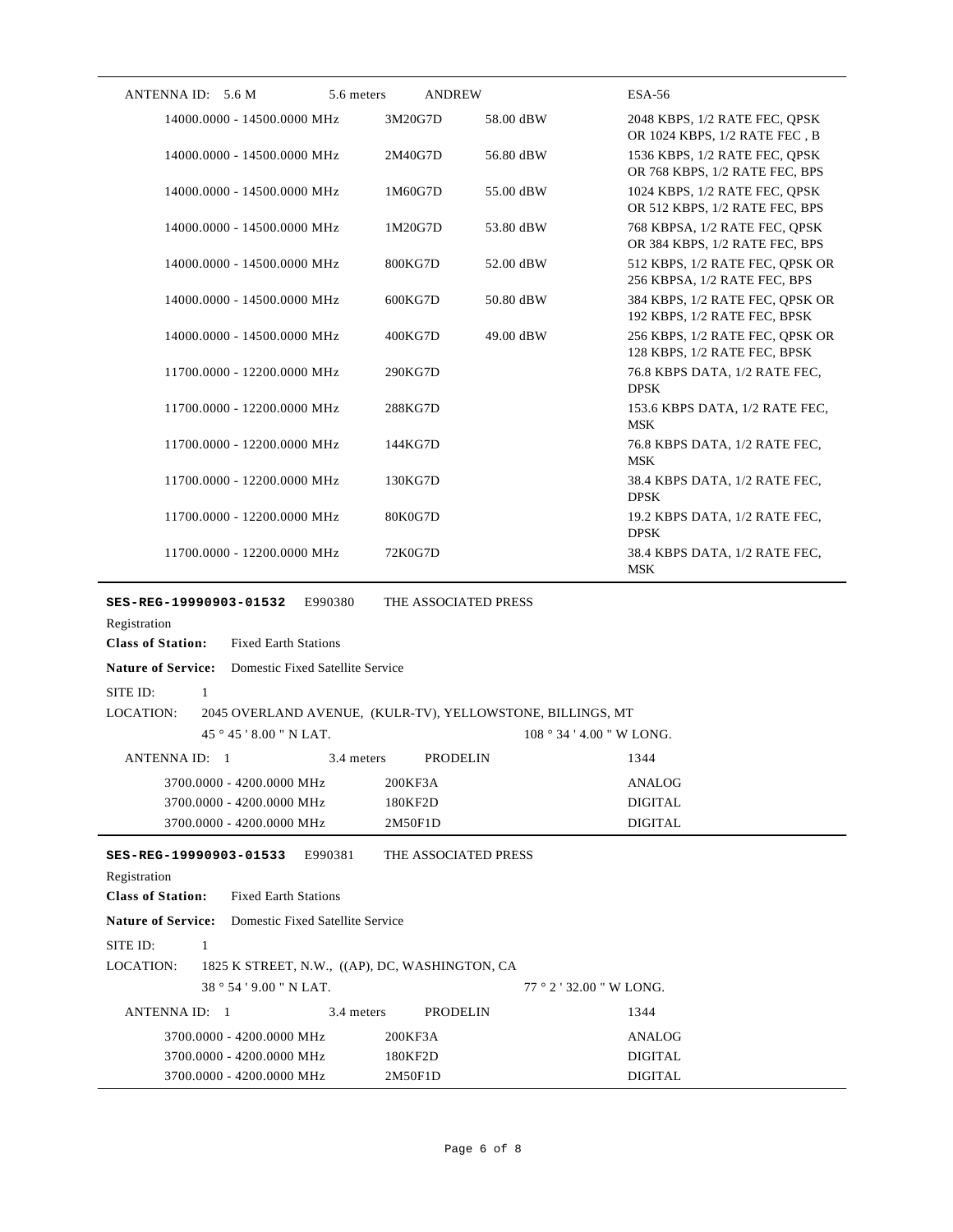| SES-REG-19990903-01534 E990382                                                                                                                                                | THE ASSOCIATED PRESS                                          |                           |  |
|-------------------------------------------------------------------------------------------------------------------------------------------------------------------------------|---------------------------------------------------------------|---------------------------|--|
| Registration                                                                                                                                                                  |                                                               |                           |  |
| <b>Class of Station:</b><br><b>Fixed Earth Stations</b>                                                                                                                       |                                                               |                           |  |
| <b>Nature of Service:</b> Domestic Fixed Satellite Service                                                                                                                    |                                                               |                           |  |
| SITE ID:<br>1                                                                                                                                                                 |                                                               |                           |  |
| LOCATION:                                                                                                                                                                     | 50 NORTH MAIN STREET, (WHSV-TV), ROCKINGHAM, HARRISONBURG, VA |                           |  |
| 38 ° 27 '0.00 " N LAT.                                                                                                                                                        |                                                               | 78 ° 52 ' 3.00 " W LONG.  |  |
| ANTENNA ID: 1                                                                                                                                                                 | 3.4 meters<br>PRODELIN                                        | 1344                      |  |
| 3700.0000 - 4200.0000 MHz                                                                                                                                                     | 200KF3A                                                       | ANALOG                    |  |
| 3700.0000 - 4200.0000 MHz                                                                                                                                                     | 180KF2D                                                       | <b>DIGITAL</b>            |  |
| 3700.0000 - 4200.0000 MHz                                                                                                                                                     | 2M50F1D                                                       | <b>DIGITAL</b>            |  |
| SES-REG-19990903-01538 E990383<br>Registration<br><b>Class of Station:</b><br><b>Fixed Earth Stations</b><br><b>Nature of Service:</b> Domestic Fixed Satellite Service       | THE ASSOCIATED PRESS                                          |                           |  |
| SITE ID:<br>$\mathbf{1}$                                                                                                                                                      |                                                               |                           |  |
| LOCATION:                                                                                                                                                                     | 5725 LAWTON DRIVE, (WWSB-TV), SARASOTA, SARASOTA, FL          |                           |  |
| 27°16'19.00"N LAT.                                                                                                                                                            |                                                               | $82°29'13.00''$ W LONG.   |  |
| ANTENNA ID: 1                                                                                                                                                                 | 3.4 meters<br>PRODELIN                                        | 1344                      |  |
| 3700.0000 - 4200.0000 MHz                                                                                                                                                     | 200KF3A                                                       | <b>ANALOG</b>             |  |
| 3700.0000 - 4200.0000 MHz                                                                                                                                                     | 180KF2D                                                       | <b>DIGITAL</b>            |  |
| 3700.0000 - 4200.0000 MHz                                                                                                                                                     | 2M50F1D                                                       | <b>DIGITAL</b>            |  |
| Registration<br><b>Class of Station:</b><br><b>Fixed Earth Stations</b><br><b>Nature of Service:</b> Domestic Fixed Satellite Service<br>SITE ID:<br>1<br>LOCATION:           | 2201 WYOMING AVENUE, (KDBC-TV), EL PASO, EL PASO, TX          |                           |  |
| 31°46'37.00" N LAT.                                                                                                                                                           |                                                               | 106 ° 28 ' 7.00 " W LONG. |  |
| ANTENNA ID: 1                                                                                                                                                                 | 3.4 meters<br>PRODELIN                                        | 1344                      |  |
| 3700.0000 - 4200.0000 MHz                                                                                                                                                     | 200KF3A                                                       | ANALOG                    |  |
| 3700.0000 - 4200.0000 MHz                                                                                                                                                     | 180KF2D                                                       | <b>DIGITAL</b>            |  |
| 3700.0000 - 4200.0000 MHz                                                                                                                                                     | 2M50F1D                                                       | <b>DIGITAL</b>            |  |
| SES-REG-19990903-01540<br>E990385<br>Registration<br><b>Class of Station:</b><br><b>Fixed Earth Stations</b><br><b>Nature of Service:</b><br>Domestic Fixed Satellite Service | THE ASSOCIATED PRESS                                          |                           |  |
|                                                                                                                                                                               |                                                               |                           |  |
| SITE ID:<br>1<br>LOCATION:                                                                                                                                                    | 10360 NORTH 130TH AVENUE, (WWTV-TV), WEXFORD, CADILLAC, MI    | 85 ° 20 ' 41.00 " W LONG. |  |
|                                                                                                                                                                               |                                                               |                           |  |
| 44 ° 7 ' 41.00 " N LAT.                                                                                                                                                       |                                                               |                           |  |
| ANTENNA ID: 1                                                                                                                                                                 | 3.4 meters<br><b>PRODELIN</b>                                 | 1344                      |  |
| 3700.0000 - 4200.0000 MHz<br>3700.0000 - 4200.0000 MHz                                                                                                                        | 200KF3A<br>180KF2D                                            | ANALOG<br><b>DIGITAL</b>  |  |